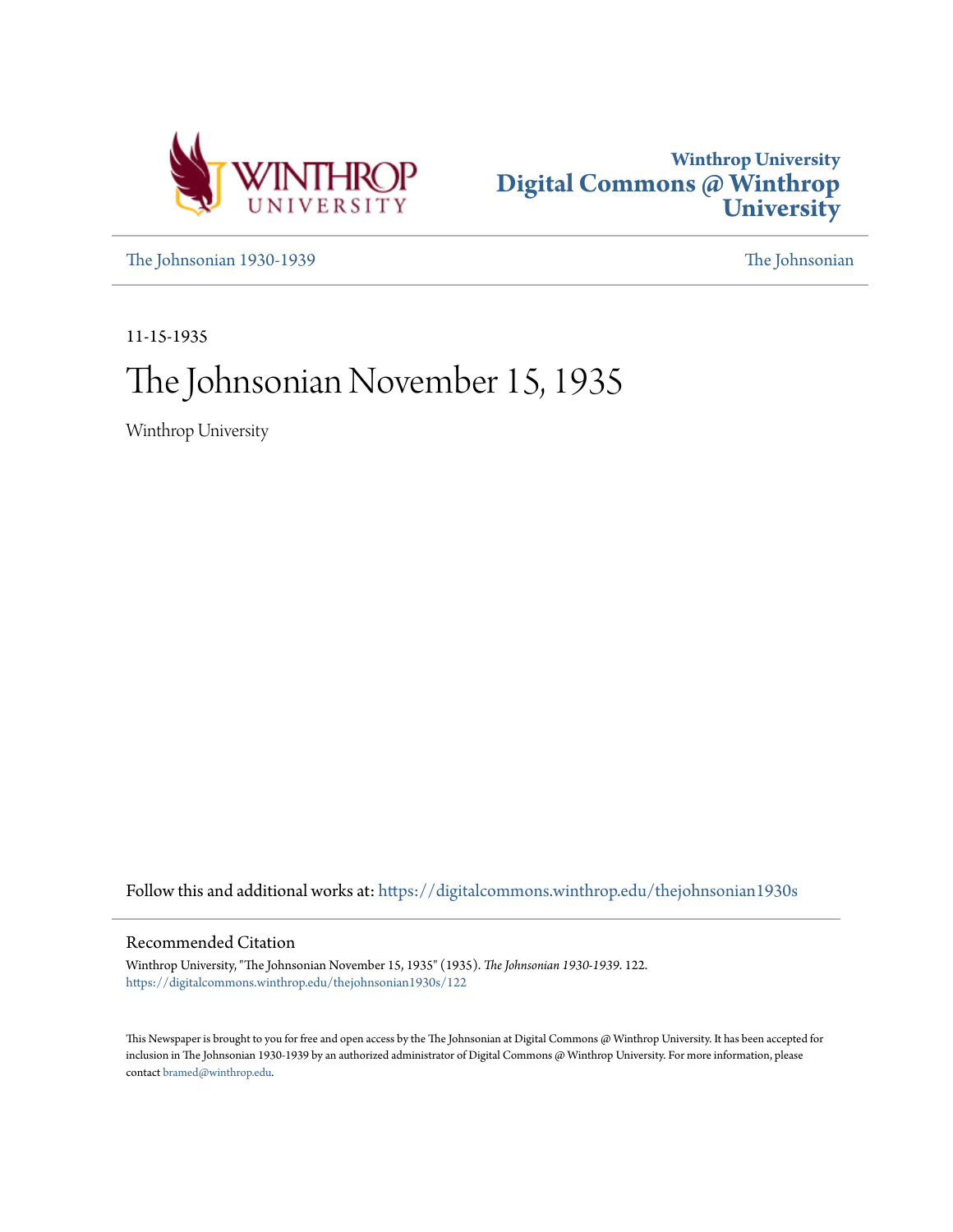# Tebran The Johnsonial OFFICIAL BUBLICATION OF THE STUDENT BODY **STRACKSPTION, \$1.80 & VEAR**

OF ITLY CORPORATIONS CONTINUES INTO A COMMISSION OF

## VOL. 12, NO. 9 **COMMISSION GETS**

# **WINTHROP BUDGET**

sed Budget, Showing a Slight Increase in Expen Now in Committee

totel request for the Winthrop<br>pe Budget for 1936-37, which was<br>hed at the hearing of the State<br>t Commission by Dr. Shelton<br>a and Mr. W. L. Riley, Tuesday,<br>her 12, in Columbia, was \$410,-

19.25. The budget, approved by the Board Transless of Winthrop College et its Transless of Winthrop College et its decorated of College and Minimals are commentation to the Leger<br>definition of the commentation of the Lege mount of the appropriation.<br>Of the total sum, \$299,843.25 was re

Of the total sum, exceptions, com-<br>griding a alight increase over the sum-<br>prising a alight increase over the sum-<br>of \$215,000 received this year for oper-<br>ating expenses; and \$110,000 was reed for permanent improvement thich inclu  $\overline{\mathbf{u}}$ tlic -prinkler systems in residence<br>ils and Main Buliding (\$100,000); and the final payment on the recently ac ter system (\$10,000).

boiler system (\$10,000).<br>members of the State Budget<br>salon are Governor Olin D. The nuturalen are Governor Olin D.,<br>Inston, ax-officio chairman; Sena-<br>S. M. Ward, of Georgetown, chair-<br>a of the Finance Committee of the<br>alse: Representative Nevilla Barrier<br>Bar remance Committee or the<br>resentative Neville Beanett,<br>ville, chairman of the Ways isometic pairman of the Ways Concer. All members of the X.W.C.A. Branch Means Committee of the House; are invited to hear Miss Wygal speak Brown, Mr. J.M. Smith, State Auditor and in Johnson Hall, Privaty, November 15 Bur

d Mr. J. M. Smith, State Autonomics Teleston.<br>Teleston Among these accompanying Dr. align to Columbia were Mr. W. Lege the State Continue of the Finance Continue of Trustees; and the Finance Continue of Win-

## **CONTENT OF DECEMBER JOURNAL IS ANNOUNCED**

### oline Crum Gives Jol **Statement Concerning Next Issue**

Next Issue<br>
Caroline Crum, editor of The Journous change of the state radio<br>
real, an<br>another that the forthcoming lanes of The Journous and the state<br>
and the state real of the state and the state and the state of<br>
anoth

## Y. W. C. A. Holds

trop Y. W. C. A. held its anblo bas won to

Wintinop Y. W. G. A. near us an<br>interpret of new and old recognition service of new and old Main Auditor<br>(unservice of new and old Main Auditor<br>(um at 6:30. Weenster 13, in The members of the Y. W. G. A. re-<br>peated respon

### **NOTICE**

members will be elected at a<br>ng of the Pierians this after-<br>in Johnson Hall at 4:30,<br>members are urged to be noon in Jol<br>All men



## Y. W. C. A. WORKER **IS CAMPUS VISITOR**

Miss Winnifred Wygal, National Councilor, Speaks to "Y"

New York, Nov. 15.-Oerman College. nounces. The figure represents an inalso included. Hence, when the set of  $B$  over the summer semested and securities of  $B$  over the summer semestionality. "Word Wiss" (Toward a list). The United States held seconds in the control of the control of the sem sonative. "Word Wiss" (Toward a 1954. The United States held scondore Picturesque Cocality and place among the astions represented The Current Biage" by Maryland Wil- with S6 stockets. The largest numerical companion one.<br>  $948$ 

students. The subjects represented in the st V. C. A. Holds dies of these foreign visitors were:<br>Recognition Service General medicine 890; chemistry 352: law 254; dentistry 225; structural gineering 219; evangelical theology 209 ew and old economics 19; electro-technics 185;<br>mber 13, in Oermanic aciences 179; commerce 145; architecture 125; philo ophy  $101 - As$ sociated Collegiate Press

> Local A. A. U. W. Met Yesterday

Mr. A. W. Hockle spake on "My County" at a mevillag of the Rock Hill Branch of the A. A. U. W. Thursday, November 14, at 4.13 o'clock at the honor of Mr. A. W. Thursday, Northern Margaret Bell, Stellar Branch (Mr. A. W. T



**This Month** The Y. W. G. A. will entertain the

ollege officials and students who have irthdays in November, tonight, Noember 15, in Johnson Hall, from 6:30  $0.90$ 

Evelyn Rhodes is in charge of the en criainment. Those assisting her are:<br>Sara Jenninga, Elizabeth Cleland, Jennie Mac Thomas Prences Hester, Eliz. abeth Kerhulas, Evalyn Hannah, Sara abeth Kerhulas, Evalyn Hannah, Sara suthor, and letturer, will Westbroot, Roses Neti Milling, Louise chapel Wednesday, November Praise, Nettle Park, Nettle Marko Suthorn, Nettler Reports, Annie Graes Pellers, Nearly differ

*raston.*<br>Faculty guests invited are Miss Eve

is Minis Winnifred Wygal, National Weth, Chili Methodas, National Weiss (1979)<br>
2. Council Correlation (1974)<br>
2. Council Correlation (1974)<br>
2. Council Correlation (1974)<br>
2. Council Correlation (1974)<br>
2. Council Correl ples" Thomas, Julia Louise Th<br>Leslie Till, Sallie Ellis Todd, Townsend,

Townsend.<br>- Sara Usher, Lois Vallentine, Eatofe Sara Usher, Lots Valentine, Eastern Veren, Betty Wegman, Virginia, Well-<br>er, Sara Weatherly, Martha Webb,<br>Joste Wells, Ellisabeth Westry, Martha Webb,<br>Wison, Florence Wilson, Patricia Wise,<br>Margaret Workman, Marguerite Zel er, Mary Hays Zeigler, and Nettie Bell

## **FRENCH FRATERNITY GIVES "NOUS VERRONS"**

New Members of Beta Pi Theta **Present Three-Act Comedy** This Afternoon

"Nous Venom," a three-act comedy,<br>will be presented at the meeting of<br>Beta Pi Theta this afternoon in John-<br>Jon Hall at 4 o'clock by the new mem-<br>burs of the 4 o'clock by the new mem-

ion Hall at 4 o's<br>box by the new memory of the fractional of the fractional state of<br>the state is a follower. Younce, Mark Money Jacques, Dabley James;<br>Markam Dupen, Mary Coroller Ulmer: The House Press, Mark Strains, Eth

 $\begin{tabular}{l|c|c|c} \hline \textbf{NOTICB1} \\ \hline \textbf{Student interest in trying out} \\ \hline \textbf{for the reported start of the Johann sound} \\ \textbf{count} is a good value of the volume of the John sound and the volume of the volume. \\ \hline \end{tabular}$ own mump une Jonnsonian<br>... ... Main Nuf (in the basement<br>by 12:30 Monday **NOTED WRITER WILL** SPEAK WEDNESDAY

 $v \wedge v \wedge v$ 

Mr. Struthers Burt Next Chap Speaker; Will Be Hono Coast of Tax

Mr. Struthers Burt, noted travel sur, outstands murt, noted traveler,<br>uthor, and lecturer, will speak in<br>hapel Wednesday, November 20.

Will Remain Throughout Afternos dintag room, Mr. Burt will confer with the Writer's Club and the Blackans n. he and Mrs. Buyt will be honor monte at a tea given by the Pierlans

Early Life Mr. Burt was horn in Philadelphi October 18, 1882, and educated in privalue schools there. Before entering college he was for two years a reporter on the old Philadelphia Times.

**Etterner Activities in College** 

Literary Asiztides in College and Scher Michael and Scher Wahleh Institution be used pointed in 1964, he fields are literary pure<br>distribution be used and the property pure and interary pure and the<br>respective of The Piec

serving 65 the board of The Nexa<br>salt and the David Michael Theorem and the Teach After heaving Princeton, Mr. Durt enter<br>allows the service of the served burner. The served of the served of<br>the served of the served of the

nenship lin a rangh there. He still appear a spends a great deal of time there when<br>not living abroad, or at his lome in<br>Southern Pines, North Carolino.<br>Mex. Bart Dislinguished Writer<br>In 1913 Mr. Burt morried Katherine

Noted Educator Outlines Pro-Newlin, who is also a well-known writ

Newlin, who is also a well-known writer.<br>
FR Included among her works are "The Branding Iron" and "Hidden Creed."<br> **Han Writer Nany Bosks**<br> **M. Bur's publications included "In**<br>
the High Rill" (1914), "John O'May<br>
and Othe Dr. Sydney Hall, State Superintendent of Public Instruction in Virginia, spoke or. "The Curriculum Program in Virginia.

Transmer and Rettrement Annulsius . The state of the same of the state of the endership of Mr. T. W. Noel, at a  $\sum_{k=1}^{n}$  Dr. Magginia Attends meeting of the American Association of  $\sum_{k=1}^{n}$  District Integrish has



His Wife and Son Assist in Third Auto Concess the Vans

**10 INIURDOWY BRAEBOON** 

Andioneer Acoluim Wim an One of Reet Entertainers in **Min I inn** 

**Him Line Paul Henning, magnian and education of the set of the set of the set of the set of the set of the set of the set of the set of the set of the set of the set of the set of the set of the set of the set of the set** 

nar. Fleming had engagements with<br>the "Hut Circuit" in France, at the<br>White House, and in private schools,<br>colleges and universities.<br>Typical of the comments evoked by

she gescripes her lavorite occupaceiving large checks from editors which<br>seldom happens to me." scientificant completes to me.<br>Winthrop was represented in the<br>the contest with a story by Caroline

Crum, and one by Ann Ware.

**DR. SYDNEY HALL** 

SPEAKS IN CHAPEL

gram of Curriculum In

Virginia

his performance is the following, printed in "The Daily Progress" of Char-<br>Jottesville, Virginia, after his appear-<br>since at the University of Virginia;<br>"The phenomenal tricks of magic,<br>and Mr. Fleming's clover line of talk,

kept the audience alternately rocked with laughter and hushed with awe. No<br>one was elever enough to defect the<br>alightest fraud, and there was not a<br>dull moment from the appearance of<br>the phantom handscribies at the start<br>to the bewildering change of character

N.Y.A. STATISTICS

Burst California (1918), and Post Results and Results and Results and Results and Results and Results and Results and Results are not all the set of the set of the set of the set of the set of the set of the set of the se

NOTICE: LOST AND FOUND<br>Depinning next week, The Johnson will run a lost-and-found column Students may insert an ad of not over twarts<br>Union Students may insert an ad of not over two for a lost-and-found<br>column Students ma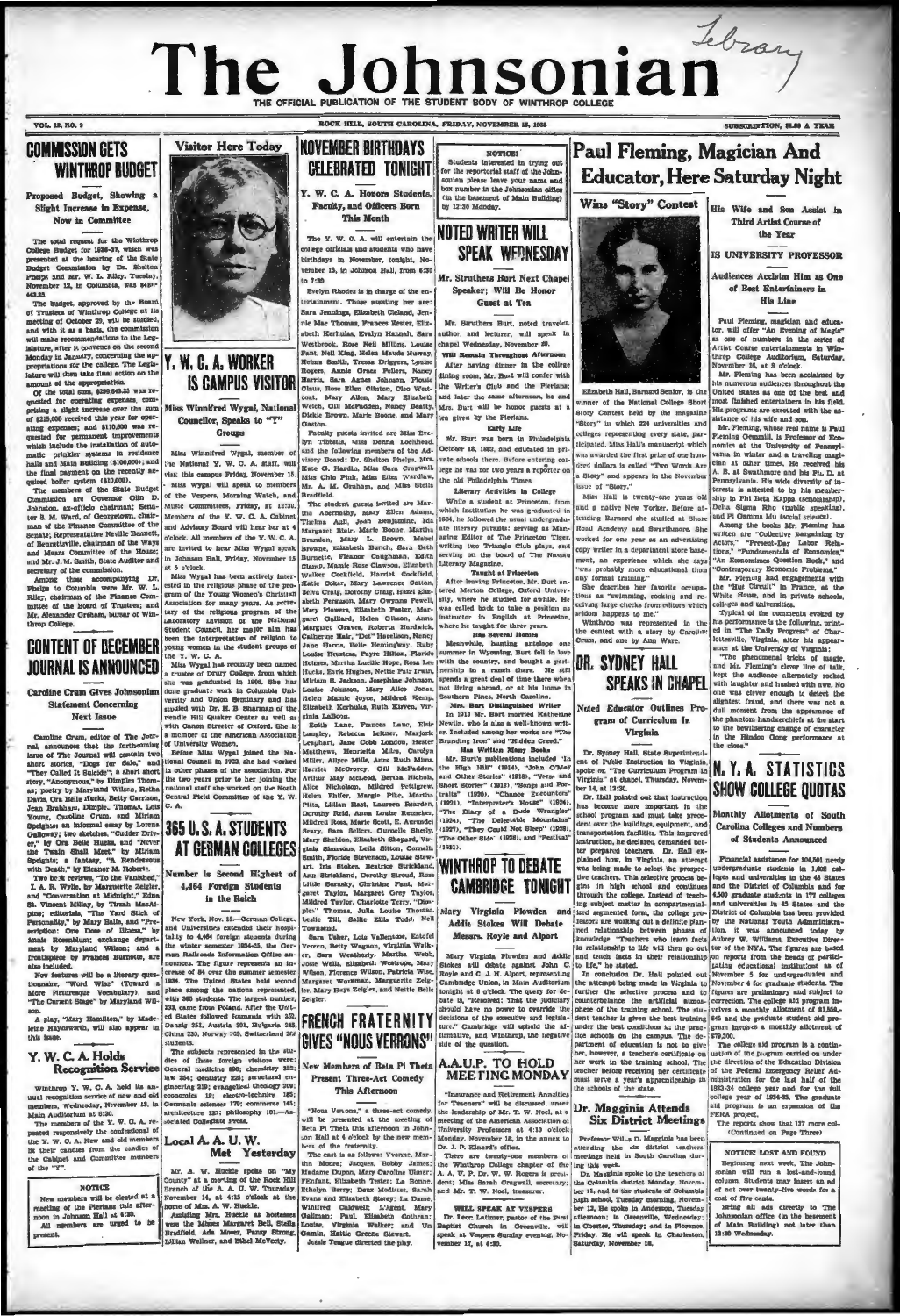### THE IOUNGONIAN

## THE JOHNSONIAN

the Regular Session The Official Organ of the Student Body Winthrop College, The South Carolina College for Women \$1.00 Per Year

ription Price (regular session)......<br>ription Price, By Mail............... I<sup>nii</sup>ssaannannannannannanna<br>fuertistae Rates an Annii and-class matter November 21, 1922, under the Act of March 3<br>1879, at the postoffice in Rock Hill, S. C.

Member of Bouth Carolina Press Association **FDITORIAL STAFF** 

| <b>BUSINESS STAFF</b> |
|-----------------------|
|                       |

Kelthen, Mary Phillips, I<br>ilman, Lorena Galloway,<br>tine Haynaworth de Rosenblum, Virginia McB<br>art, Ruth Bethea, Mary Gal<br>a Teagua Jean Mosa Madele

**FRIDAY NOVEMBER IS 1915** 

### THANKSG VING HOLIDAYS PRO AND CON

It is a custom at Winkhop to have only one day holiday at Thankegiving. At numerous other colleges and at most high echods there is quite a different custom: that of four days of check and at Thankegiving holidays. The que all worth following?

We want nonvening?<br>Thanksgiving is so near Christmas that it would seem fruitless<br>to theve two "prolonged" holidays so close together; our routines<br>of work would be upset by an interruption of four days; we may<br>of work wou cold.

On the right hand, too, there are many arguments. Thanksgiving is a day of universal family rejoicing, but, as it is set now<br>the holiday time is so limited that not half of the student body will have time to get even a satisfactory glimpse of their families<br>before flying back to classes. Also, we believe that the faculty<br>would honestly appreciate c little holiday in which to gather their wits after the strain of "six-weeks-testing." The students certainly need relaxation after mid-semesters; and, perhaps largest

and all, the statements are mucroscares, and, perseps largest<br>of all, the statements certainly want it.<br>We believe that the right hand outweighs the left. We would<br>be much more thankful at Thankegiving with four whole days

### THE N. Y. A. AND EDUCATION

The purpose of the National Youth Administration as founded<br>President Roosevelt is to give financial aid to young people on Fresident Roosevelt is to give funnitum-stration as touring people on<br>the chief. This aid is given either in the form of scholarships to enable needy young people to re-enter or continue school, or as wages in return for public employment. We are most interested in the cational side of the N.Y.A.

equational space of the N. Y. A.<br>
From a speech recently made by Mr. Aubrey W. Williams, Ex.<br>
ecutive Director of the N. Y. A., we learn that under those finance of<br>
cial aids we have thus far succeeded in keeping in high Ly 2,500 of these are seeking master's degrees, and 1,600 are studying for their doctor's. This aid may not go over \$80.00 a month, and in most instances it is \$25.00. Each student receiving montain and is employed on some socially desirable project or research<br>this aid is employed on some socially desirable project or research<br>work under the supervision of the faculty. The undergraduates, of whom there are over 100,500 in nearly 1,500 colleges and universi-<br>ties receiving aid from N. Y. A., also work for their money on or off the campus. The rest of the students are high school students and these receive only \$6 a month.

Aiding young people in acquiring education is a recognition of its impor nce as a prerequisite of earning an everyday living. The uneducated person has not half the chance for advancement and nusuation and the educated person has. But, in order that educated humanity be better fitted to meet the world, education itself should be better fitted to modern progress. It should be modern ernizo

We know that our school system is not big enough. We also know very decidedly that our school system has not broken down its old and irrelevant body of learning and suhstituted for it the relevant facts of the new world, a world which twenty years ago<br>was never dreamed of. Most of our literature, our history, our<br>mathematics, and our economy is based on the belief that poverty is inevitable, and that war is uncontrollable.<br>Is inevitable, and that war is uncontrollable.<br>We are inclined to believe, like Mr. Williams, that education

will not meaning to believe, like art. Whilmas, that equestion<br>will not meet the needs of life until we reach the place where the<br>services of industrial workers are always in demand, and the poor<br>can be as warm in winter a

### **RED CROSS ON THE CAMPUS**

The college student who pins on the Red Cross membership<br>hutton in this year's aunual membership Roll Call links himself with an organis stion he remembers at home or sees in projects of

with an organization he remembers at home or sees in projects or<br>relief and rehabilitation throughout the country.<br>After graduation he will find that there are many calls for<br>college trained y-ang people in all phases of t Red Cross disaster and emergency operations everywhere. Last year there were 128 disasters—floods, fires, tornadoes, shipwrecks, epidemics of disease, hurricanes, and storms. The man whose mind guneauxes on unrease, nurricances, and solution and hody are geared to the quick thinking and effective action of<br>the gridiron or diamond is invaluable in disasters of these types. the gridfron or diamond is invaluable in disasters of these types.<br>The quarket<br>model phase in the core of the football plays that will be used this year<br>will be a valuable member of the civic group which mests in advance

may work are used will be valued to the community and or green<br>benefit to their own careers.<br>Coinces of instruction are given in first add and life awing,<br>and with the aathomylde interest centered in programs now under<br>way

through accidents on the highways, in industry, and in homes.<br>graduates who volunteer in these fields will find ample opportunity to use their trained brains and hands, will find ample opportunity to use their trained brains and hands.

instruction in opens nyglene and care of the sick goes along<br>with the bedside nursing in the Red Cross public health nursing<br>program, and college trained voung women will find a special field of activity here, as well as in many other projects developed be-<br>cause of the needs of the last few years.

cause on the neeras on the mass lew years.<br>Case work offers opportunities for those is alned in social service, and braille transcribing, volunteer work in the Chapter office or in Roll Call headquarters, the production of cal dressings, motor corps and canteen service, offer further op-<br>portunities for young people who want something worth while to

do in the months that follow graduation.<br>Membership in the Red Cross keeps the student in touch with the world-wide activities of that organization and may be the key will open a wide door of opportunity for service in the whi future.

ruture.<br>The Roll Call period begins on Armistice Day and continues<br>ithrough Thankagiving. The Red Cross calls on those who will be<br>its future leaders to join the organization now and begin to prepare for the work of the coming years.

### Nye-Kvale Amendment Le Cercle Francais Chosen Contest Topic Has Cowant Frants abers of *Le Cerele Pran*

 $\tilde{\sigma}$ 

sthis meeting a me announced announced on

Julia Warren To Head

**Education Association** 

Over one hundred seniors have be

diichi, and Dr.<br>unber "ex-officio."

**NOOK HILL READYY SHOPPE** 

CAROLINA CAVE

We Clive Rendes That But

See the Ne m**uw**<br>1 Partir

 $at$ WORKMAN-GREENE CO.

Taansee aan aan see mal

--------------------

The Universal Drink Coalcola In Made Here by

> The Coca-Cola Bottling Co.

L.  $\frac{1}{2}$  EUL 8.  $\alpha$ 

ent waves for

Oet your perman

 $\overline{a}$ - 119

 $\overline{\mathbf{m}}$ 

An editorial writing of  $+$   $+$   $+$ Congress Should Pass the Nye-Kvale held their reg held their regular on unen. Beurg conuncten

Johnson Hall,<br>Johnson Hall,<br>Mary O'Dell was in ch Lay undergraduate is slighte to com-<br>
Mary O'Dell was in charge of the<br>
vete for the prizes. First prize will be stated of Prench furternol, which con-<br>
ifty dollar, the second orien, thirty by Annie White, Kate Institute Any undergraduate is eligible to com-Christmas program to be given at the

### Trustee Celebrates His Golden Wedding

Dr. and Mrs. Shelton Pholps and Minired Phelps visited Mr. and Mrs. Saving of Lancaster Tuesday, No-<br>weaper 5, lo congratulate them on their version New York of Data<br>weaper 5, lo congratulate them on their version Wedden W Julia Warren, of Sumler, was elected chairman of the Windhrey est elected chairman and the Windhrey division of the Social Association Association and the acceleration of the acceleration and the Maximum of the state of Ma

## Three New Officers

Named By Tri-Beta

Isabel Kenton was elected vice-president of Beta Beta Beta; Holen Stevencon, treasurer; and Dorothy Waters **Advisory Board Guests**<br>Of Cabinet At Supper

A at a short bear, November a<br>nateroity Tuesday, November a<br>ini for a letter to be printed in<br>and magnaine of the historian, at a<br>of the fraterni<br>Material for<br>"Blas," the na nemana<br>Timog

# Mrs. Junkin's Brother

hostess in Johnson Hall.<br>Mr. Scherfesse has lived abroad for many years, visiting America only<br>line many years, visiting America only<br>lived in China, in the Philippines, and<br>his lived in China, in the Philippines, and<br>his

Student Has Poem

## In "Western Poetry'

ornia.<br>is poem will also app<br>issue of The Winthrop  $r \ln th$ ext la

**GIRL SCOUTS MET SATURDAY** Olri Scouts meh a care on a care of the Counter of the Counter of the Counter of the Scotland of the Scotland state of the year were

GLEE CLUB SINGS AT VESPERS Winkhrop College Gize Githa, direction of the City College Gize Githa, direction of the Manus Dy Anna Louise Renneleer, sang erre

ers. Sunday nig 12, No. ther to **SPEAKS TO CLUB** 

Dr. Shelton Phelps spoke to the<br>Amelia Pride Book Club in Rock Fill<br>on Tuesday, November 12, at 4 o'clock ck Hill

SFEARS AT HIGH SCHOOL<br>Dr. Shelton Phelps spoke to the Cloy-<br>Tr High School during chapel exercises<br>at 10:30, on Wednesday, November 13.

 $\begin{tabular}{c} \textbf{THE DALK and} \\ \textbf{fit} \textit{obsequles are briefly called}\\ \textbf{As pre-electron} \textit{quad number},\\ \textbf{Another program is it that the head}\\ \textbf{To outly mathematical timber,}\\ \textbf{To solid prealderital timber,}\\ \textbf{C4} \textit{of } \textit{or} \textit{or} \textit{or} \textit{or} \textit{or} \textit{or} \textit{or} \textit{or} \textit{or} \textit{or} \textit{or} \textit{or} \textit{or} \textit{or} \textit{or} \textit{or} \textit{or} \textit{or} \textit{or} \textit$ 

these came in, and said 'twas cold,<br>a took a mighty rummer,<br>swallow after swallow came,<br>then he swore 'twas summer,





### **Sporting Goods Tennis and Golf Equipment**

testa ............... **198 and top Monets** Was monda matta **Sile die and** 

ROCK HILL HARDWARE CO. 

> Two New Facial Treatments... hy LENTHERIC-PARIS

To keep your akin clear, fresh and bestill<br>the Pref. For testimatie are supply. These pour akin clear, fresh and best<br>silfa. The treatment it as 1 for ORIF SECM. Treatment is an output of<br> $\sim 10^{-1}$  MSCM. The state of the

\$3.30 the Treatme Compo on Totton sech as or

J. L. PHILLIPS DRUG CO.

# **NOTICE**

Reduced Bus Fares For Winthrop Students via Carolina Stegge Inc.

For the benefit of Winthrop students the Carolina Stages are offering the following reduced rates. Tickets

| <b>Fares from Rock Hill to:</b>                 |      | <b>Oue Way Round Trip</b> |
|-------------------------------------------------|------|---------------------------|
| $\text{Checker}$ $\rightarrow$                  |      | \$ .85                    |
| Lockhart --------------------------             | .65  | 1.90                      |
|                                                 |      | 2.00                      |
| Whitmire -------------------------              | 1.10 | 2.00                      |
| Clinton ---------------------------- 1.50       |      | 2.70                      |
|                                                 |      | 3.15                      |
|                                                 |      | 8.60                      |
|                                                 |      | 3.55                      |
|                                                 |      | 8.85                      |
|                                                 |      | 8.40                      |
| Anderson --------------------------- 2.65       |      | 3.60                      |
| Spartanburg --------------------- 1.55          |      | 2.85                      |
| Hendersonville ____________________ 2.25        |      | 3.05                      |
| <b>Asheville</b><br>--------------------------- | 2.60 | 8.55                      |

"April Eyes," a poem by Retha Davis, junior of Cheaterfield, will appear in the Docember 1 as use of "Western Feetry." a magnaine published by the Western Western Western Poetry Guild of Los Angeles.

Manhers of the "Y" Cabinet hat a strake a strake a mark, and the shack, and the mark of the strain of the strain of the strain of the strain of the strain of the strain of the strain of the strain of the strain of the stra was disc lowing members of the ad the numeral members of the cabinet;<br>
Mrs. Eate G. Hardin, Miss Sar<br>
Mrs. Eate G. Hardin, Miss Elit<br>
Cragwall, Miss Chio Fiak, Miss Elit<br>
Wardiaw, Mr. A. M. Graham, Miss<br>
Stella Bradfield, and Dr. Shelton Is Winthrop Visitor Mr. Forsythe Scherfesse has been visiting his share. Mrs. Louise Junkin, hostess in Johnson Hall.

Woman's Work

Discussed By Club "Wenen in the Modern Werld," was the special derivative of the special derivative of the field of the field of the field of the special derivative of the Wigner of the Section of the special control of the special counter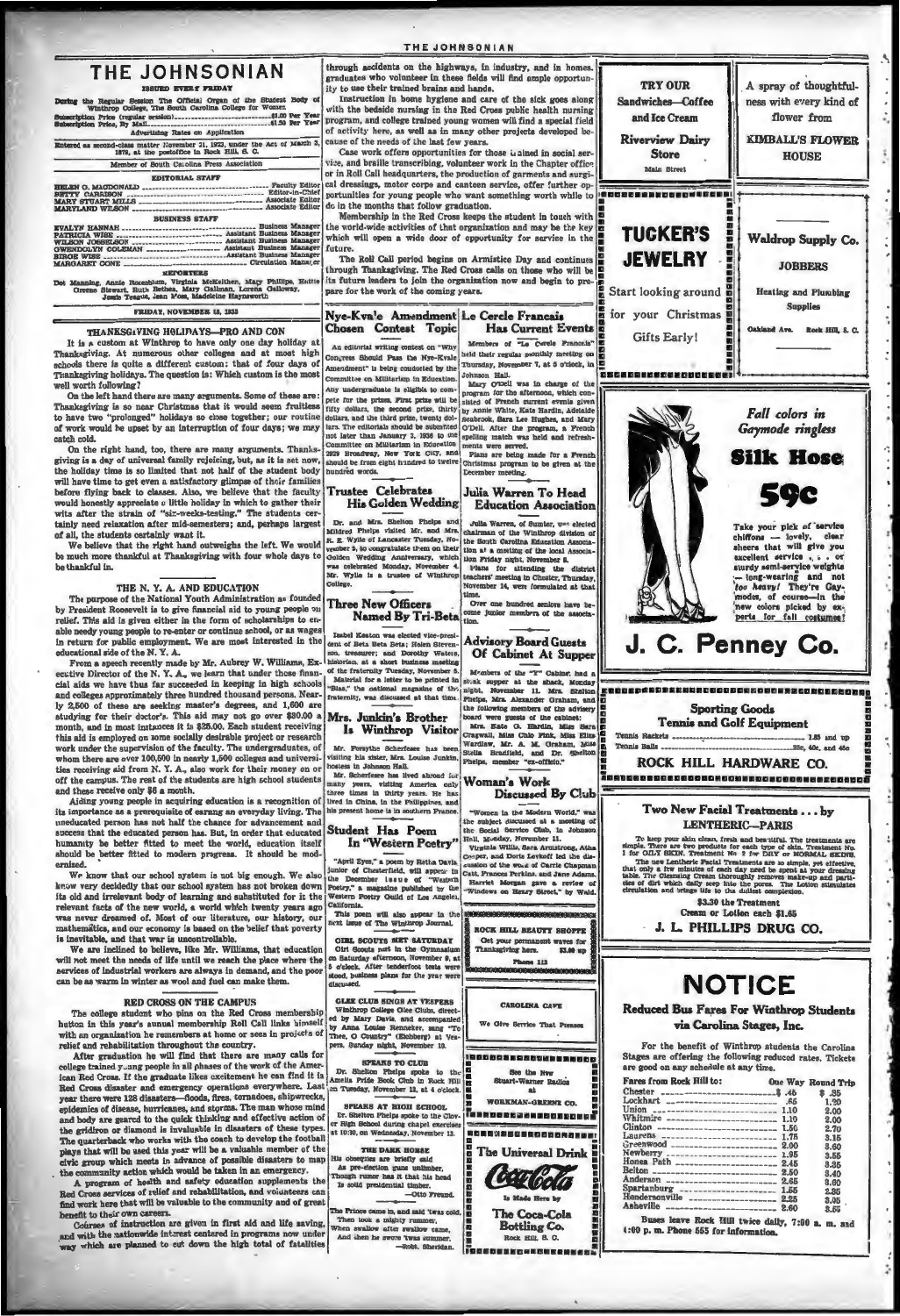## **ALUMNAE ASSOCIATION PRESENT "THE IN ANNUAL CONFERENCE**

 $\frac{1}{2}$ 

ern District Group Meets in Richmond for Program and Basiness

hern District of the Alun The Boul ner Association which embraces the counties of Beauford, Berkeley, Charleston, Colleton, Dorchester, Jasper, and the City of Savannah, Georgia, held their an nual fall confer  $\frac{1}{2}$ and, S. C., on Nove mber 9. Mrs Civde Preacher, formerly Agnes Bailey of the class of '21, was hostess of the reland chapter

In the abs ee of the district president. Mrs. E. C. Stewart, who will

dent. Mrs. E. C. Stewart, who well class of 25, the<br>Catherine Peterman of the class of 25, Mrs. John Hargrove, president of the<br>Alumnae Association, president.<br>The meeting was held in the high school building. Fifty or six

chapter. Mrs. Between and the hostess chapter. Mrs. Between tand the hostess chapter had assumed a pregnant indefinition in the tower of the college. The program for the clay was at follows: Inverseline, Rev. A. Bassardi,

rades<br>Thapter reports were made during<br>ta business session. The report from<br>ummerville Chapter was read by the<br>eretary and submitted to contend for tha bt first place. It was voted the best report<br>in the group. Mrs. J. J. Glenn, president of Savannah Chapter, was elect-District Pr She was Estell ident. Bowers of the class of '14. The Savan nah Chapter lavited the con

**Young Democrats Study** Social Security Act

"The Social Security Act" was the<br>subject discussed at the meeting of the<br>Young Democrats Tuesday afternoon,<br>November 13, in Curry Literary Society<br>November 13, in Curry Literary Society

(Continued on Page 4)

<u>Inseesseerenenseer</u> Wright's Chiropody and<br>Hair Cutting Parlor Phone 636 Thanks! --------------------Everything we serve is

fre ah. We change every day, Always stop with us. Then go on your way.

**ADAM'S LUNCH STAND** 

> See Us About Your Insurance

**INDEPENDENT INSURANCE AGENCY** 

**MATERIALS FOR THE MODERN HOME** 

**Pure Grain Lumber** 

**CATAWBA** 

**LUMBER CO.** 

**ROYAL FAMILY** Pormal rushing by the 41 social club<br>on the campus began Tuosday, Novem<br>ber 12, at 12:30, and ended November<br>13 at 9 p. m. Approximately 500 data<br>cards were issued by the club presi ra Syccial Guesta Theatre Perform Little

Little Theater of Rock Hill presente "The Royal Family," a three-act comedy, in Johnson Hall again Saturda<br>eight, November 9, at 8 p. m. The pla<br>was repeated because of its initial suc

sassquer members were special guarant this performance. During the sec<br>and third acts, punch was served in

League Sponsors

## Speech Contest

 $\begin{tabular}{p{0.8cm}} \textbf{Madeleine Padgette was the winner of the after-dinner speech contest held in connection with a meeting of the Debaters' League, Wednesday after- \end{tabular}$ æague,<br>aber 12. op. No

noon, November 13.<br>
Encolorer 12.<br>
Encolorer 12.<br>
Encolorer and the serve all states about<br>
a system of complete medical assistance are available to all climens at public<br>
ance available to all climens at public the serve or rejected by 9 p. m. The grand fit of the week given tonight and tomorrow night. On November 18 formal bids will be<br>sent out. These must be answered by 5 o'clock. **Schedule For Hockey** 

During the debate, Peachie Kirklan<br>Jo Junes, Doris Levkoff, Cornella De<br>Champs, and Evelyn Johnston matheir maiden speeches for entrance is elule Kirklan Hockey games start Tuesday after-<br>noon, November 19, at four o'clock, Dr.<br>Shelton Phalga will start the tourna-<br>ment by placing the ball on the fifty their maiden speer<br>to the League, Ro sa Lu Hucke applie ard line.

In preparation for the next The seneame or games is a colorer<br>Tuesday, Seniors play the Sophomores<br>the Juniors play the Preshmen. Thurs<br>day afternoon the Seniors play the at which Queens-Chicora will debate and Anne Pruitt were appointed floor<br>leaders. Sara Weatherly and Marth Preshmen while the Juniors engag MacDonald were appointed to pres Sophomores in the struggie. Priday aftthe constructive negative spee-During the business session, Sara<br>Weatherly, President of the League announced that Briggs Anderson ha

nted stewardess, and Betty  $en$  app Stern, publicity chairm **Music Department** 

## Presents Program

Winthrop College Department of<br>fusic presented thirteen students in<br>recital Wednesday afternoon, Noember 13.

The program for the aftern s folk wa: 'Echoes of Goring'' (Friml)<br>Delle Robertson; "Spanish Perry Delle Robertson; "Spanish<br>Nighta" (Rasbach), Helen Davis; "The ectest Plower That Blows" (Hawley) Mary Courtney; "All for You" (Bert-<br>rand-Brown), Anna Dixon: "Prelude rand-Brown), Anna Dixon: "Prelude<br>from English Buite" (Bach), Mary<br>O'Dell; "Erolican" (Sjogren), Kate man were elected planist and parlia announced the following committees: Hardin: "Netturno" (Sgambati), Louise Marque, "Returno" (egumenta), Louise<br>
Glabsoms Fall," and "I Simetimes<br>
Niossoms Fall," and "I Sometimes<br>
Wonder" (Woodfmidt-Finden), Sara<br>
Agnes Johnson; "Saviour, Breathe an chairman, Martha Moore, Wagner Dye Enable James, Mary Caroline Ulmer<br>Ethelyn Berry, Sara Evans; Social<br>committee: Grace Johnson, chairman Johnson; "Sacriour, Breathe and<br>g Blessing" (Speaks), Christine<br>; "Vergin, Tutto Amor" (Du-<br>Durothy Thackston; "London-Pauline Nashet, Mabel Browne, Eliz Pauline Nature, Mahel Browne, Elizabeth Trenter, Wini-Irad Caddwell; Publicly committee:<br>Elizabeth Trenter, Wini-Irad Caddwell; Publicliy committee:<br>Elizabeth Brandd, chairman, Catherino<br>Hurt Pauling, Irad Stokes, Hattiel<br> wn; "Vergin, Tutto Amor" (Du-<br>y Air" (arranged by Kreislach)<br>y Air" (arranged by Kreisler),<br>y Miller Heath; "The Violes" (Mo-<br>-Kullak), Minnie Lynch Walker;<br>"Mazeuka" (Leischeitsky), Finris

**Neophytes Taken In** By Kappa Delta Pi

mal initiation of the new mem evans manusum or new members of Esperantine bers of Delta Pi was held in the parlor of Mapper and Mark Priday afternoon, November 3, at 4:30 o'clock

In carrying out the years treme.<br>The said Elementary Education,<br>Helen fixed discussed "The Virginia<br>Curriculum" at a meeting of the Elementary Education Club at 4:45 o'clock, vember 4, at 4:30 o'tlock the initiation, but<br>member 4, at 4:30 o'tlock a but<br>field containing. Mildred Pettigrew, Garoly, Gramling, Mildred Pettigrew, Garoly,<br>Gramling, Mildred Pettigrew, Garoly, Salair, R. was served at **Thursday, November Hall** 

ell, Lillian Benson, Derothy Smith,<br>Mabel Browne,<br>Nose attending the supper, besides<br>nose attending the supper, besides<br>new members, included Dr. and<br>W. D. Magginis, Miss Sadie Gog-

W. D. Magginis, Miss Sadle Gog.<br>Miss Dema Lockhead, Miss Hor-<br>Rogera, Dr. Mary Armentrout<br>the old members of the fraternity **History Of Math** 

Is Program Topic

"The Nistory of Mathematics" was stated<br>result of the general of the general of the general of Neumannia (In<br>the Savaday, November of Mathematics, methods and the following divisions: "History of the following divisions: bry of Mathe Yea.'y handbooks were given out.<br>Louise Gray was slacted reporter

## THE JOHNSONIAN Formal Rushing

### **CLEMSON MAY REVIVE Program Outlined** LITERARY MAGAZINE

Tentative Plans or Revival of Clemson Chronicle Sponsored By Fraternity

Tentative plans for the revival of the

genu.<br>The date cards were filed with Jo<br>Hunter, Secretary of the Federation of<br>Social Clubs, Sunday night, November<br>10. These were sent out on Monday,<br>November 11. Clemson Chronicle, Clemson literary magazine, are being sponsored by Nowmber 11. Nata Co. Hardin talked to the Min. Kato Co. Hardin Audiorium Monday at 12:50. She explained runking and ad-<br>tried them to think before they are viewed them to think before they rated<br>them to think before they Jamma Alpha Mu, the honor English

Gamma Alpha Mu, the boost English Tangara Alpha Mu, the boost English and Professor John D. Laote, facuity Alpha deviser of publications. Laote, facuity Albhaudh no staff has been appointed and any state of the paper. tha and returned them to the club presi-

### **Senior Order Installs Remaining Members**

Miriam Speights and Betty Carris<br>were installed into Senior Order Tue<br>day night, November 13, in Johns.<br>Hall, tor Order members installing s

Senior Order members installing the<br>statistic theorem installing the statistic members were Dr. Sheiton Radi<br>Phelps, Dean Kate O. Rardin, lon-anny members. Louis Rennelezt, Anna Marian Bulley, Alikel Browne, and Marian Di

N. Y. A. STATISTICS<br>SHOW COLLEGE QUOTAS

(Continued Prom Pago One)<br>
ing the distribution of the stationary in the student and any proprian this year<br>
in the student and program this year<br>
in the student and the student are receiving ald that<br>  $10,193$  more stude neurons cone in reason and proximates \$145,000<br>monthly. With 1,465 calleges and universities participating in the program a year ago 94,308 students received in<br>the aggregate \$1,414,595 monthly during

the college year.<br>The number of colleges and univer ttles in the various Stat es, the mar aun numbe of students they may alo vith Federal funds and the allotment of funds to the colleges and universitie for each month during the present col

lege year follow:<br>One thousand two hundred and nine ty-one students in thirty-four Bouth Carolina colleges are receiving aid un der the N.Y. A. olan. A monthly grant of \$19,365 is made to these colleges. The<br>quota of students and monthly allot  $T<sub>b</sub>$ ment, respectively, of the South Caro<br>tina colleges are as follows:<br>Allen University, 33 students, \$495

Games Contenuity, 26 EU<br>Contention College, 21 attudents, 3315;<br>Benedict College, 34 students, 3516;<br>Ecttis Academy and Junior College. 13<br>Students, 3195; Brainard Junior College.

2. etus Acatemy and viener College, 19<br>
2. etus Acatemy and viener College, 19<br>
3. tudents, 8195; Dirasmard Junior College, 8<br>
3. stories, Clemman, 149 students, 82529;<br>
2. Clemman, 149 students, 82529;<br>
2. Clements, 8195; dents, \$645; Limestons College, 34<br>dents, \$570; Lutheran Theological<br>inary, 4 students, \$60; Medical Co<br>of the State of South Carolina, 22  $.23$  stu dents, \$330; Morris College, 24 stud-

\$360;<br>Newberry, 42 atudents, 9630; North<br>Greenville Academy and Junior Col-<br>lege, 2 atudents, \$30; Presbyterian College, 34 students, 8510; Beneca Junio<br>College, 6 students, 390; Btste Agricultural and Mechanical College, 45 mem bers, \$675; Textile Industrial Institute 23 students, \$330; University of South<br>Carolina, 157 students, \$3,355; Vomhees Junior College, 5 students, 39,500, Western Methodist College, 3 students, 485; Western Methodist College, 143 students, 32,220; and Wniford College, 51 students,

dents, \$785.

What to Give? A Portrait from **IVEY'S**  $k$ , N.  $\Omega$ .  $\omega$ **MESSING** J. W. ZIMMERMAN & CO., Inc. Wholesale Frait and Produce Charlotte, N. C.

HOME-MADE CAKES AND PIES

Use of home for parties and club entertainments. Refreshments made and served at College

MRS. W. R. ANDERSON

527 E. Main Street

Phone 824-W



New styles of all leather pocketbooks in black, brown, navy blue and green ................. \$1.95

A big assortment of leatherette and velvet bags with zippers-in assorted colors .............95c

# **His Christmas Gift**

**NOW AWAITS YOUR INSPECTION** 

Silk Dressing Robes, Silk Pajamas, Belt Buckles with Three Initials, Tie Chains with Personal Initials, Linen Hankerchiefs, Fancy Handkerchiefs, Scarfs, Socks, Neckties

A Complete Line of Men's Furnishings

BUY A MAN'S GIFT FROM A MAN'S STORE

# **Parker Clothing Company**

EAST MAIN STREET

# **BELK'S**

### COLLARS

Good selection of Collars in Moire, Metalic Cloth, Metal Cloth Crepe, Rough Crepe and Satin, all white, apricot, pink and brown, 98c

## **HANDKERCHIEFS**

Cleverly styled hand-made pure linen bandkerchiefs. White, pas-<br>tel and smart dark shades for street and sport wear



## **25c and 48c**

All linen handkerchiefs in white and colors, appliqued with contrasting colors 10c, 15c, and 19c

Sport size printed handkerchiefs ........5c

### **HOSE**

Archer ringless, sheer chiffon, walking chiffon, and service weight hose. Wide<br>range of the newest<br>shades.

## 79, 1.00, 1.25 and 1.50

First Quality all silk chiffon and service weight hose. Panel heels, cradle sole and shadow welt with lace top

69. 2 for 1.35

Knee length all silk chiffon hose -- all the new winter shades ...........59, 2 for 1.00 Full Fashioned all silk hose-slightly irreg-



se Our Adv



"The Trysting Place"<br>Given By Masquers

Given By Masquers<br>
"The Trysling Place," a one-act inter, by Booth Tarkington, will be<br>
presented at a mestage of the Mass-<br>
presented at a mestage of the Mass-<br>
D. The case will induce the Moleman:<br>
The case will induce

ernoon, the last day of the tournam the Seniors will battle the Juniors and<br>the Sophomores will "take on" the Referees for the games are Mix and Miss Suth Hammack. Scorekeepers are Elma Pearson and nrietta Barnwell. Timekeepers are Evelyn Martin and

ients by 6:30 Mor day. This morning, invitation

The sch

nquets were issue i, and are accepte

rush banqu

**Games Is Announced** 

edule of games in as follows

a to the rush

ts-will be

**Nell Jacks** 

# Beta Pi Theta Officers, **Committees Are Named** Martha Miller Moore was elected<br>treasurer of Beta Pi Theta at a business meeting in Dr. Johnson's room,<br>Wednesday, November 12, at 12:30,<br>Mary Caroline Ulmer and Mary Carolines

mentarian, respectively.<br>Lillian Benson, president of the club

Cothran. Virginia Walker, and Je

"Virginia Curriculum"

Is Discussion Topic

 $7.$  In Jo.

In carrying out the year's theme